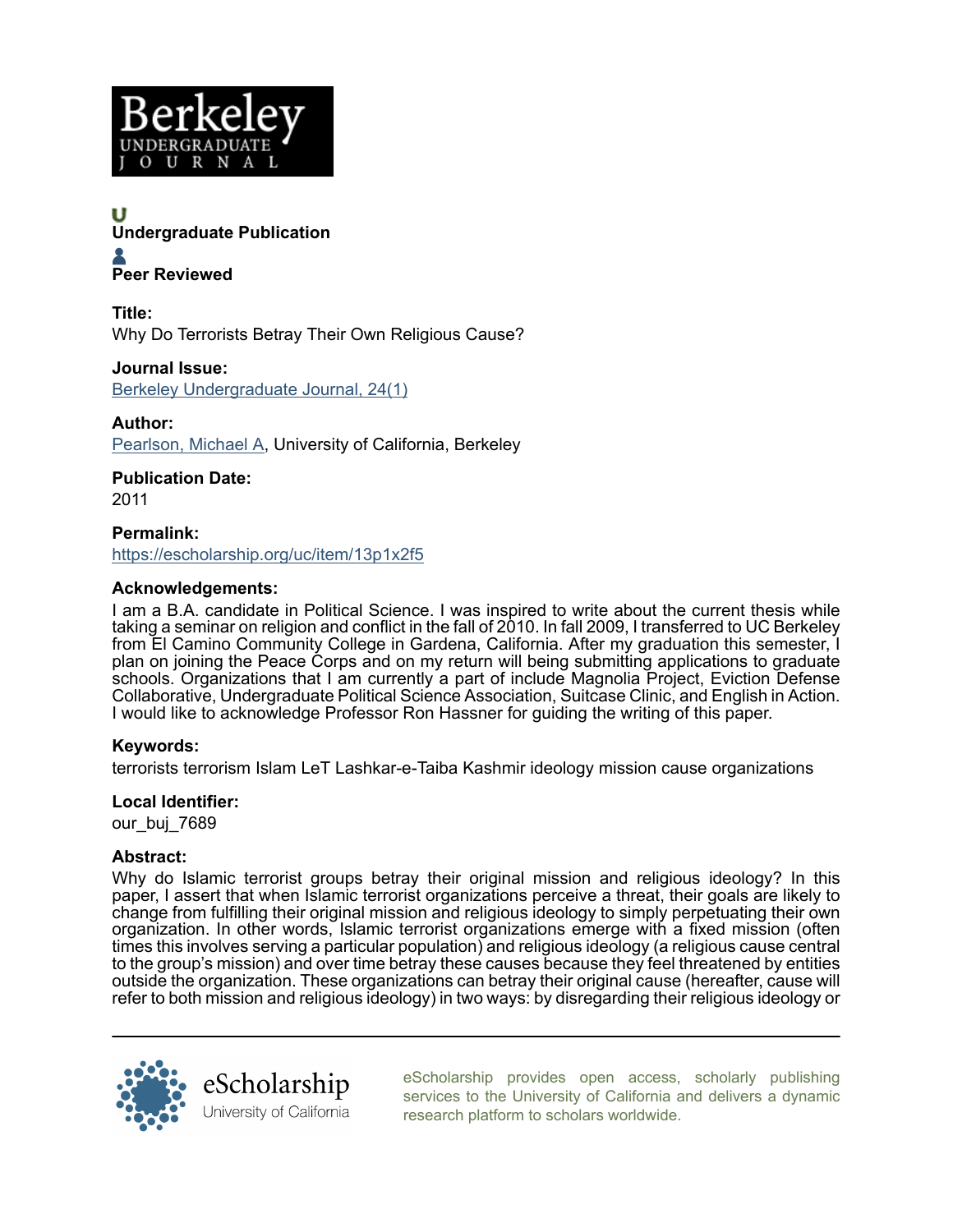by abandoning the original population or territory they wished to serve and protect. After this point, organizations specifically focus on perpetuating the organization itself. Throughout this change process, the Islamic terrorist organization reaches its terminus, in which it primarily serves its own interest, through three stages: (1) the organization is initiated with a fixed mission and religious ideology, (2) it perceives a threat to its survival and consequently abandons its original cause, and (3) it then perpetrates and takes actions that are, for the most part, for the financial benefit of the organization itself rather than the original cause that was the basis of the organization's conception.

# Copyright Information:

All rights reserved unless otherwise indicated. Contact the author or original publisher for any necessary permissions. eScholarship is not the copyright owner for deposited works. Learn more at [http://www.escholarship.org/help\\_copyright.html#reuse](http://www.escholarship.org/help_copyright.html#reuse)



[eScholarship provides open access, scholarly publishing](https://escholarship.org) [services to the University of California and delivers a dynamic](https://escholarship.org) [research platform to scholars worldwide.](https://escholarship.org)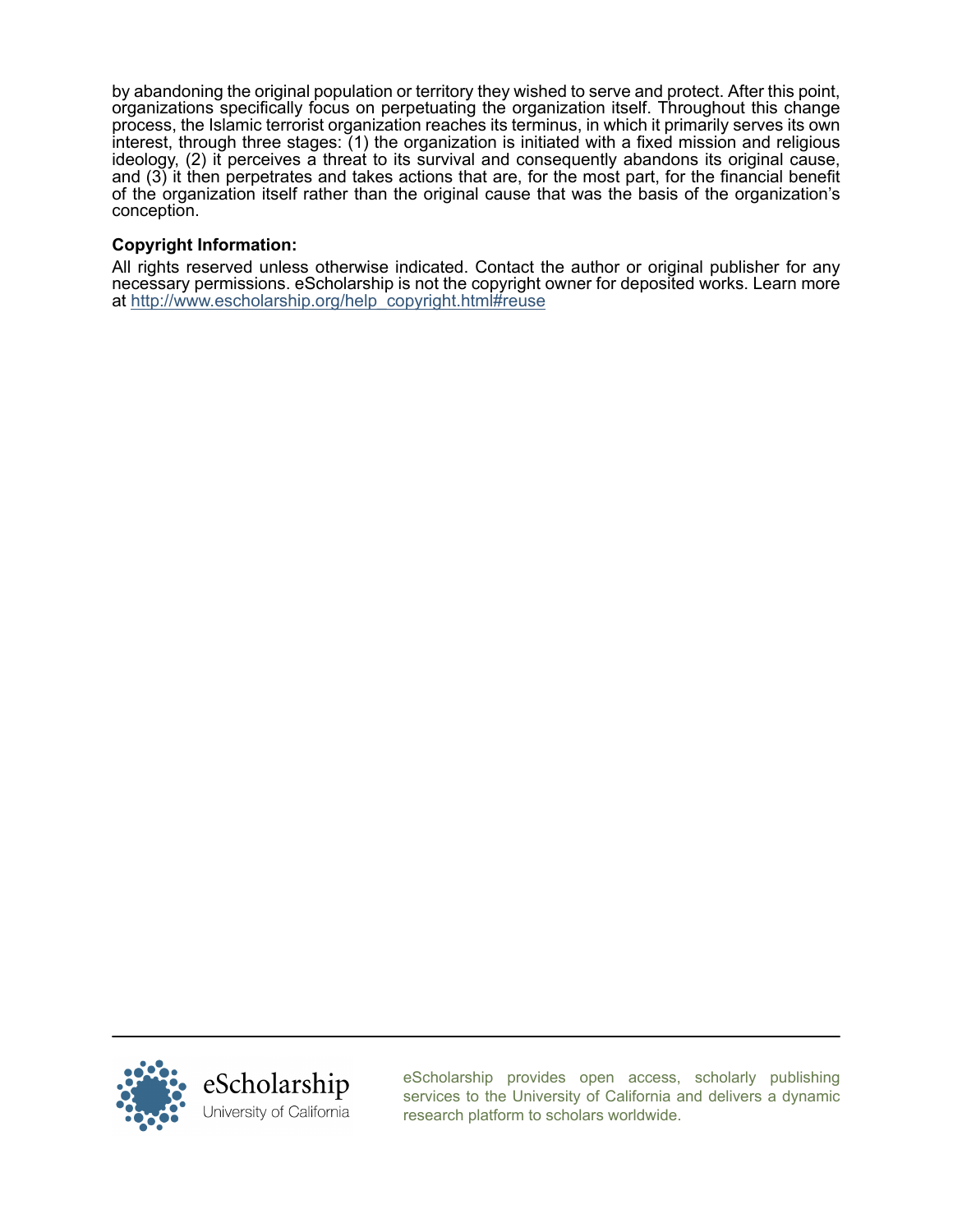# Why Do Terrorists Betray Their Own Religious Cause?

# Michael A. Pearlson

#### **Abstract:**

Why do Islamic terrorist groups betray their own religious cause? In this paper, I assert that when Islamic terrorist organizations perceive a threat, their goals are likely to change from fulfilling their original mission and religious ideology to simply perpetuating their own organization. In other words, Islamic terrorist organizations emerge with a fixed mission (often this involves serving a particular population) and religious ideology (a religious cause central to the group's mission) and over time betray these aspirations because they feel threatened by entities outside the organization. Organizations can betray their original religious causes in two ways: by disregarding their ideology or by abandoning the original population or territory they wished to serve and protect. After this point, organizations focus on self-perpetuation. The evolution of the Islamic terrorist organization reaches its terminus, in which it primarily serves its own interest, through three stages: (1) the organization is initiated with a fixed mission and religious ideology, (2) it perceives a threat to its survival and consequently abandons its original cause, and (3) it then perpetrates and takes actions that are, for the most part, for the financial benefit of the organization itself rather than the original cause.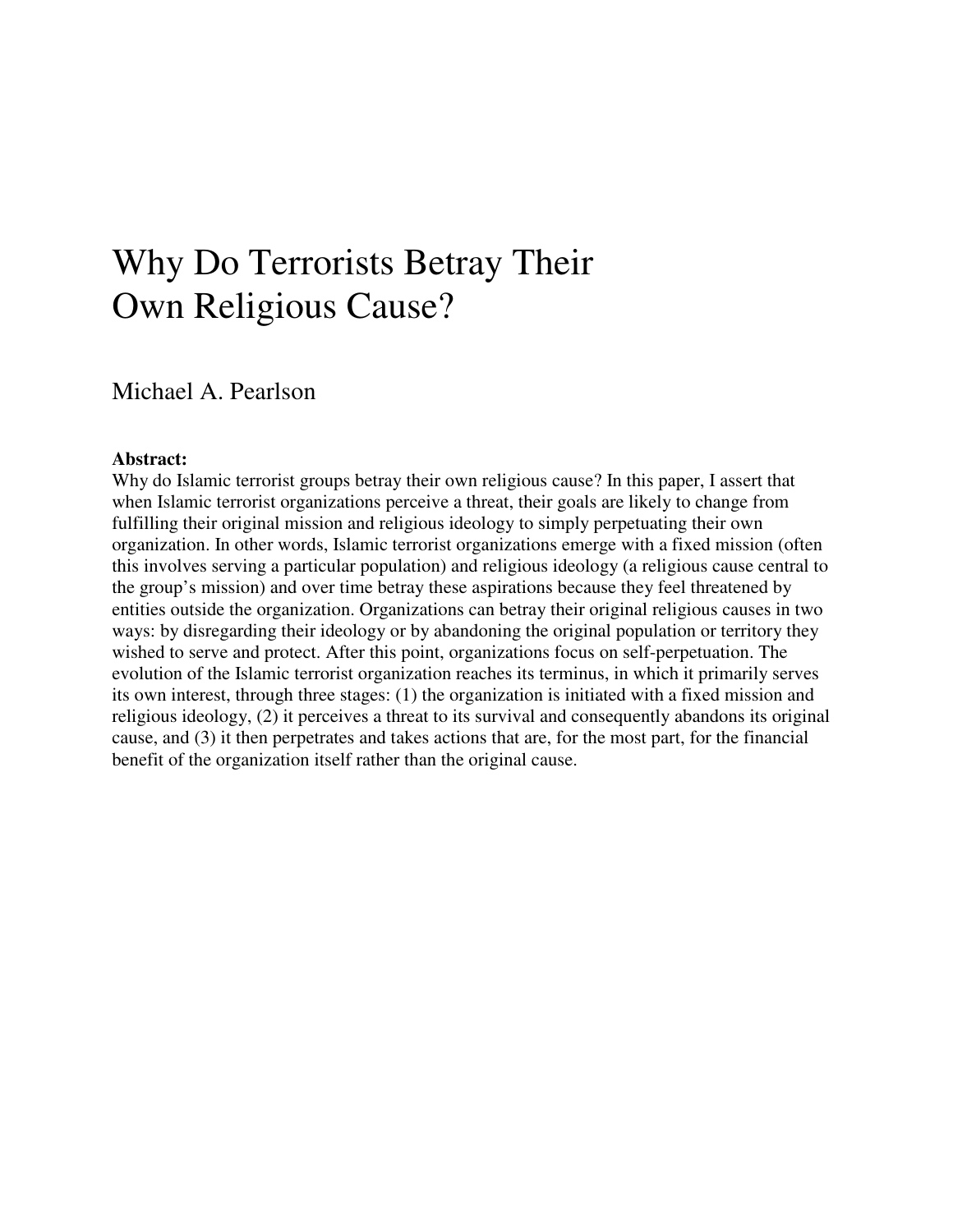Islamic militants who devote their lives to a terrorist organization and pledge to die for its cause often become disillusioned with the movement. A member of a terrorist organization in Kashmir stated, "Initially I was of the view that [the militants] are doing jihad, but now I believe that it is a business and people are earning wealth through it…the public posture is that we are doing jihad in Kashmir, while the real thing is that it is a business empire." Regarding the leaders of his organization, the same member said: "I thought they were true Muslims, but now I believe that they are fraud, they are selling Islam as a product…First I was there for jihad, now I am there for my financial reasons" (Stern, "Name of God" 216). Similarly, a leader of another group fighting in Kashmir stated, regarding the organization, "At first I thought that they are serving a religious cause, but now I feel they are running a business. They are suppliers of human beings. They use poor and illiterate boys for their own private cause and call it jihad. This 'jihad' has nothing to do with religion" (Stern, "Name of God" 215). The initial mission of the organizations these militants were part of consisted of fighting solely for Kashmir and its Muslim identity, in addition to serving the population of Muslims in that region. As described above, many of these organizations seemed to shift their goals from this mission to more self-interested objectives. This phenomenon spawns many questions. Are Islamic terrorist organizations instigated solely for financial reasons? If not, what mechanisms cause Islamic terrorist organizations to change their original mission? How do they justify their actions with their religious ideology?

 This brings us to the main question driving the current research: Why do Islamic terrorist organizations betray their original mission and religious ideology? In this paper, I assert that when Islamic terrorist organizations perceive a threat, their goals are likely to change from fulfilling their original mission and religious ideology to simply perpetuating their own organization. In other words, Islamic terrorist groups emerge with a fixed mission (often this involves serving a particular population, as in the Kashmiri case) and religious ideology (a religious cause central to the group's mission) and over time betray these aspirations because they feel threatened by entities outside the organization. These organizations can betray their original cause (hereafter, "cause" will refer to both mission and religious ideology) in two ways: by disregarding their religious ideology or by abandoning the original population or territory they wished to serve and protect. After this point, organizations focus on self-perpetuation. The evolution of the Islamic terrorist organization reaches its terminus, in which it primarily serves its own interest, through three stages: (1) the organization is initiated with a fixed mission and religious ideology, (2) it perceives a threat to its survival and consequently abandons its original cause, and (3) it then perpetrates and takes actions that are, for the most part, for the financial benefit of the organization itself rather than the original cause.

 I limit my research to Islamic terrorist groups given the broad amount of data available on these particular terrorist organizations, not because of any belief that there is an inherent dysfunction with regard to Islam. Given the evolution of the Islamic terrorist organizations described above, there seem to be in many cases lax military and police efforts (or in some cases encouragement of terrorism) within their areas of operation that allow them to reach the final stage in their development, in which their goal is simply to perpetuate themselves. Research has shown that terrorist groups operating in wealthier countries tend to be smaller as opposed to those that operate in less affluent countries. In addition, more of these groups tend to end than do those in less developed nations with fewer resources to eradicate Islamic terrorist organizations. In many cases, Islamic terrorist organizations are considered assets when the state has few resources to draw from. Thus, many terrorist groups of different religious ideologies that are located in more affluent regions are killed, arrested, or fragment before they can reach their final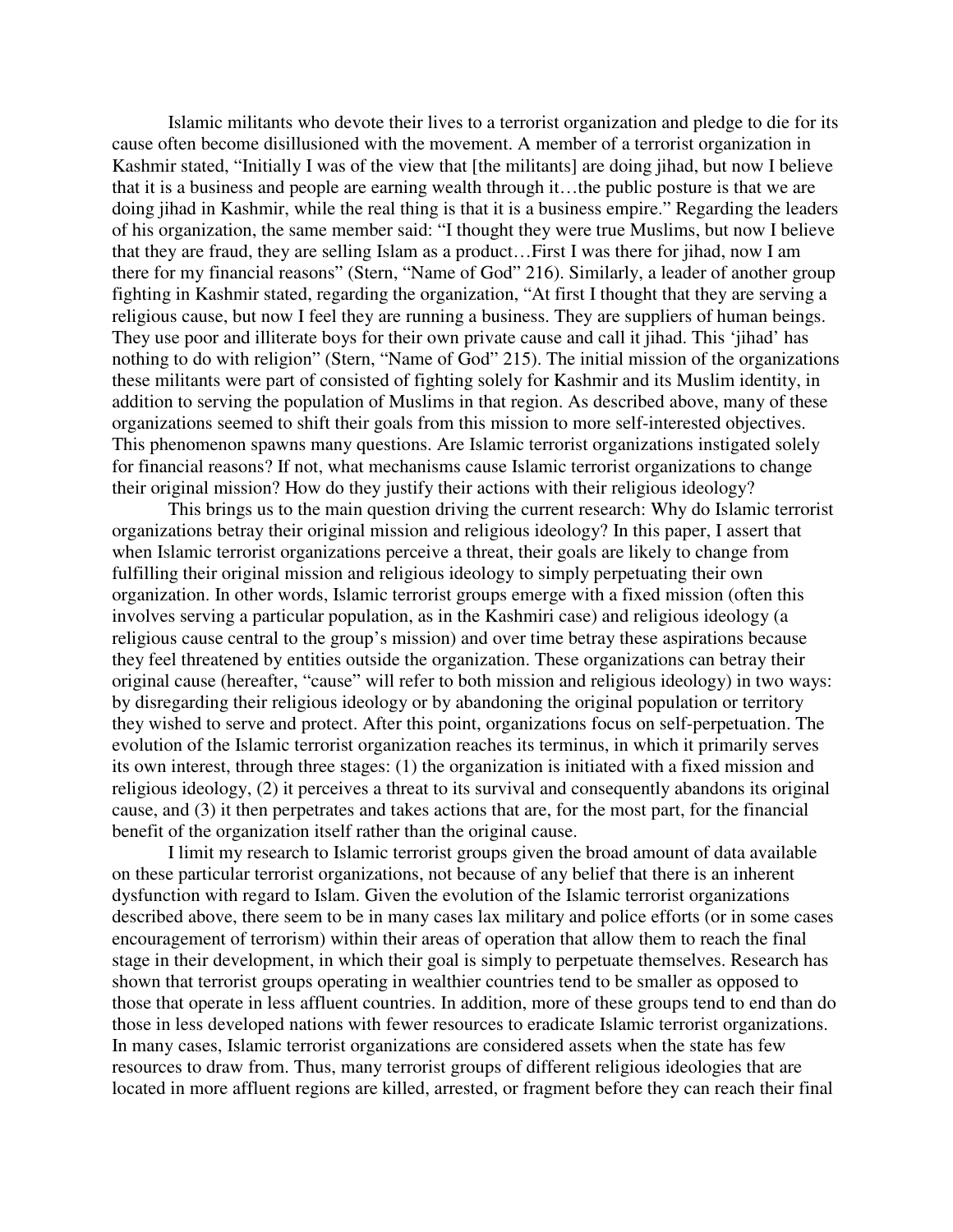stage. Policing is often implicated when a terrorist group reaches its terminus in upper-income countries (Jones and Libicki 19).

 In the first section of the paper, I will conduct a brief literature review of competing hypotheses by Robert Pape and Max Abrahms. In the second section, I will conduct a case study of the terrorist organization Lashkar-e-Taiba (LeT) to investigate the mechanism—perception of threat—that causes Islamic organizations to betray their original goals. In the third section, I will present the two different forms of this mechanism evident in the case study. In the fourth section, I will present two examples of the ways in which Islamic terrorist organizations continue to operate for their own gain in the third and final stage of their development. In the fifth section, I will conclude by acknowledging any weaknesses of the argument and possible directions for future research.

#### **Existing Theories on Terrorism**

 In the literature review that follows I have included Robert Pape, who asserts that terrorist organizations are rational and have specific political goals they seek to achieve (to drive occupying forces out of a homeland or other valued territory), and Max Abrahms, who asserts that terrorist organizations lack a rational strategy that seeks to achieve political goals because they take actions that are inconsistent with any political goals. *Resistance to Occupation* 

 Robert Pape's "strategic model" asserts that terrorist organizations are principally driven to satisfy one strategic goal: to drive a democratic state to withdraw forces from territory that the terrorists value (Pape 1). Pape argues that liberal democracies are vulnerable to the extent that they can be coerced into withdrawing forces if sufficient violence is used and the expectation of future violence is anticipated.

 There are several problems with Pape's hypothesis. First, it fails to take into account domestic political dynamics and organizational competition. For example, during the first intifada in the West Bank and Gaza, many Palestinian terrorist organizations were attempting to destroy one another, not a common foreign enemy (Schanzer 27). Second, many terrorist attacks are perpetrated by those who are not directly affected by any occupation. Numerous *mujahedeen*  (Muslim guerilla fighters) who fought the Soviet Union in Afghanistan turned to fight other enemies in Kashmir and Egypt, and are likely to look for new conflicts elsewhere (Stern, "Jihad Culture" 121).

 Third, Pape asserts that terrorist organizations have specific goals and fight a specific enemy; however, many terrorist organizations broaden their goals to generally resist secularism or to resist other faiths. Some political scientists, like Martha Crenshaw, have asserted their disagreement with Pape's assertion that only liberal democracies are the targets of terrorism, by taking into account post September  $11<sup>th</sup>$  data on Islamic terrorist organizations. In a review on the literature of suicide terrorism, Crenshaw quoted Ami Pedahzur: "reviewing events in Indonesia, the Philippines, Morocco, Saudi Arabia, and Turkey, Pedahzur concludes that 'for the most part, suicide actions performed under the flag of jihad and attributed to Al-Qaeda were, in effect, local initiatives stemming from Islamic organizational interests . . . whose aspirations typically amounted to a change of rule'" (144). In this instance, Pedazhur refers to suicide bombing; however, it is evident that terrorist attacks in general are aimed at undemocratic governments—as opposed to Pape's assertion—in an effort to depose those governments. Many terrorist organizations fight secularism in their home countries, with the goal of establishing an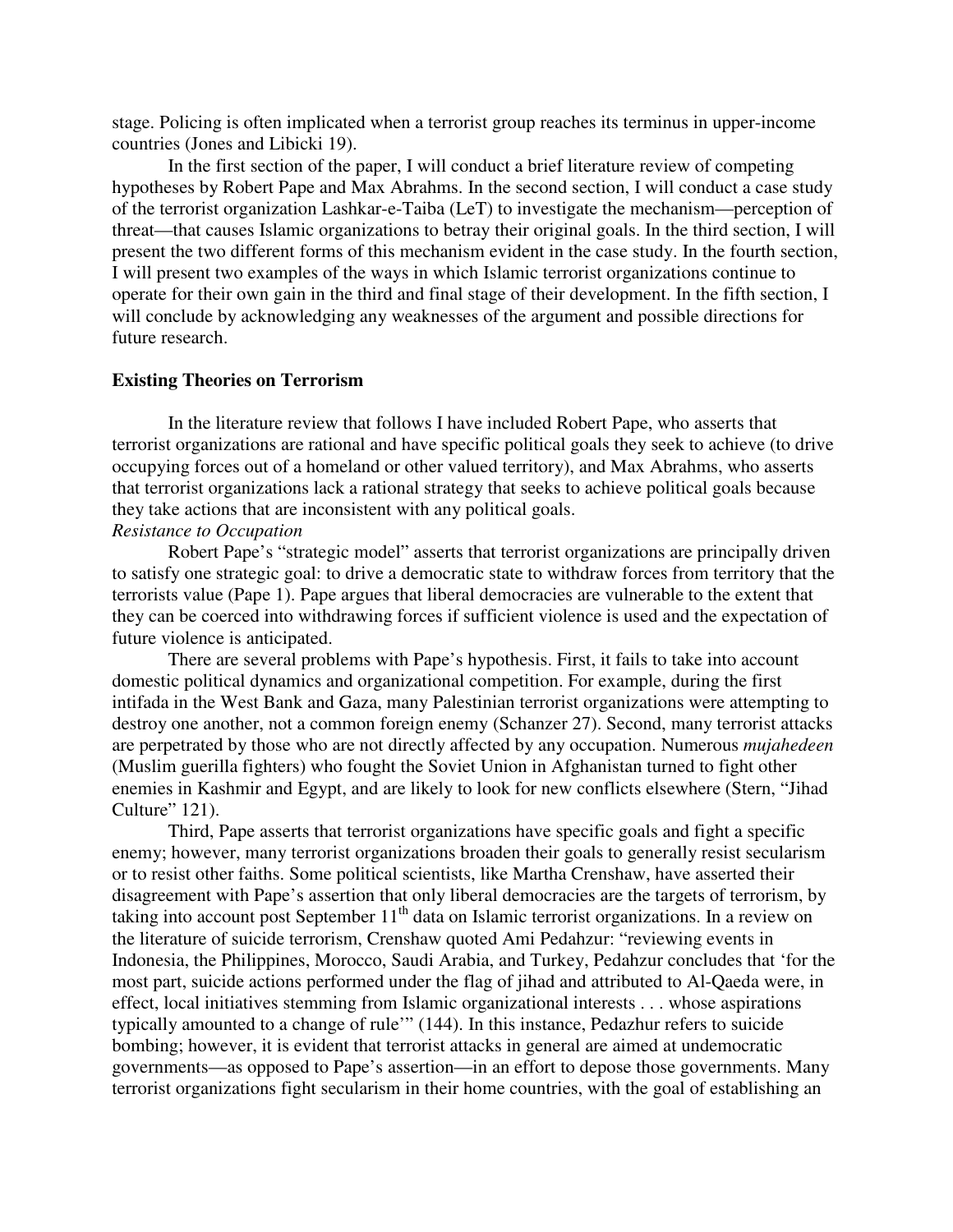Islamic regime. However, given the fact that the organizations attribute their actions to al Qaeda, they may want to broaden their goals and gain access to resources in order to perpetuate and ensure their own survival. Ensuring survival against a perceived threat is indeed the goal of many of the organizations mentioned in this paper that attribute their actions to al Qaeda. *Lack of Strategy*

 In the article, "What Terrorists Really Want: Terrorist Motives and Counterterrorism Strategy," Max Abrahms rejects the strategic model and opts for the "natural systems model," which emphasizes the goal of individual terrorists to form a social unit over any political agenda. The strategic model, as applied to terrorist organizations, assumes that terrorists are motivated by relatively consistent political goals and terrorism is decided to be the most effective method for achieving those goals. Abrahms states, "I contend that the strategic model misspecifices terrorists' incentive structure; the preponderance of empirical and theoretical evidence reveals that terrorists are rational people who use terrorism primarily to develop strong affective ties with fellow terrorists" (80). Abrahms posits seven "puzzles" challenging the strategic model: terrorism is ineffective because terrorist organizations rarely achieve their political goals; terrorism is not used as a last resort; terrorists do not compromise; terrorist organizations often have protean political platforms; terrorists often fail to take credit for an attack; terrorists often fight each other rather than their mutually declared enemy; and terrorists continue to operate after their goals are reached or become obsolete.

 Abrahms and the research in this paper eventually come to the same conclusion regarding the strategic model: it does not consistently or accurately explain the behavior of terrorist organizations. However, I reach that conclusion differently. Abrahms argues that members of Islamic terrorist organizations join these organizations primarily because they seek to make social connections with other terrorists. He asserts that this social networking is the goal of terrorist organizations from their inception. In contrast, I assert that Islamic terrorist organizations change their goals after being threatened, transitioning from fulfilling their original cause to simply perpetuating the organization itself. While Abrahms asserts that terrorist organizations never change, I argue that they do. Thus, the strategic model may be applied accurately in stage one, yet fails to explain the behavior of organizations in stages two and three. Although these groups may have begun with fixed goals, these do not last once they perceive a threat.

 Furthermore, Abrahms' natural systems model may be an appropriate explanation for the behavior of individual terrorists, but it does not adequately explain terrorist behavior at an organizational level. It concerns only the individual's incentives for joining a group and does not describe what motivates the terrorist organization itself , how ideology is utilized, or how the organization is affected by the outside world. Thus, the model may be inadequate when applied to the organization as a whole.

#### **Case Study: Lashkar-e-Taiba**

 The case study of the Islamic terrorist organization Lashkar-e-Taiba (LeT) is meant to illustrate the three stages of terrorist groups' development through LeT's history: (1) LeT originally began with a fixed religious ideology and mission (it sought to serve the Islamic Kashmiri population), (2) it perceived a threat to its survival and consequently betrayed its original cause, and (3) it now perpetrates and takes actions that, for the most part, are for the financial benefit of the organization rather than the cause that was the basis of the organization's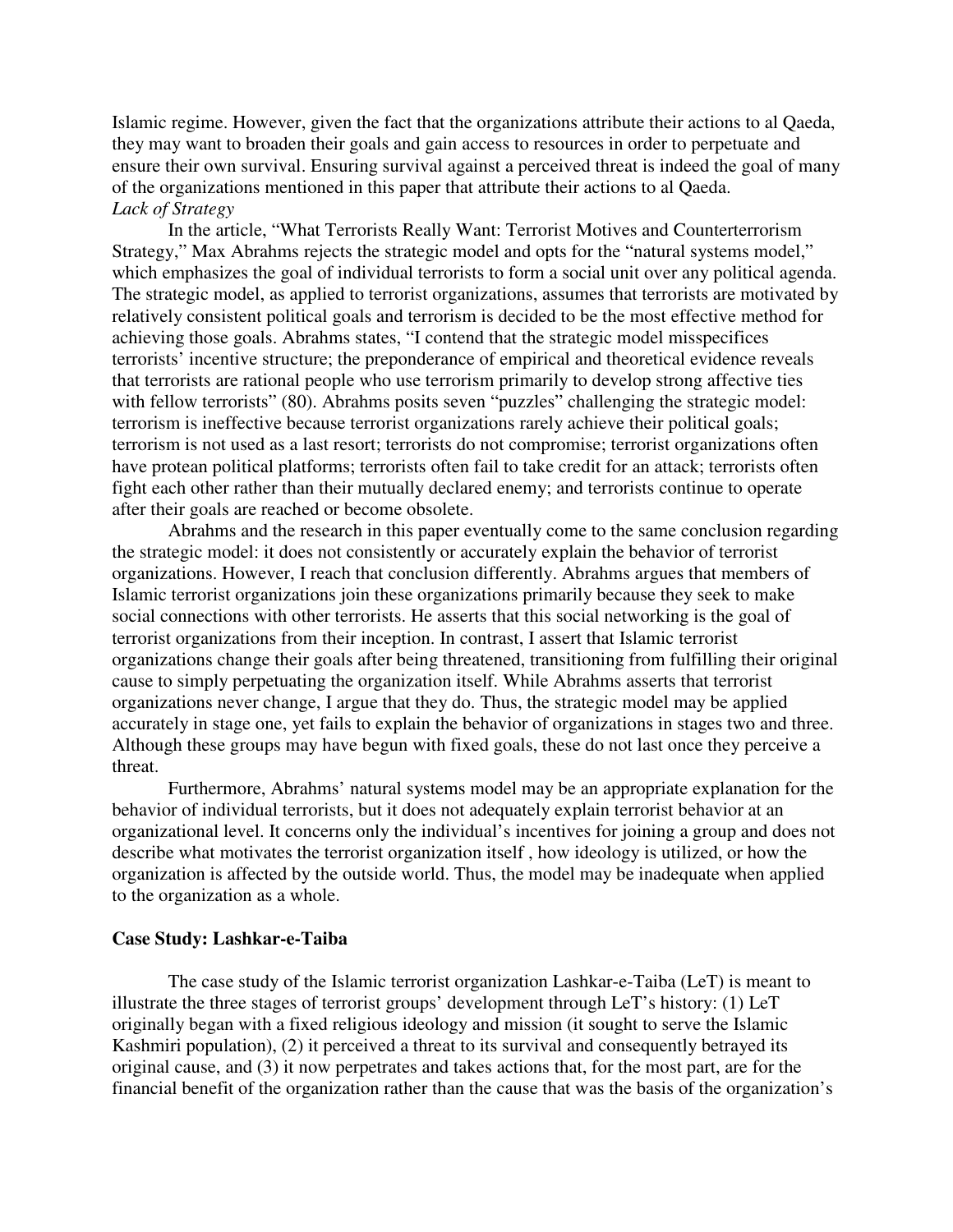conception. I will also use this case study to identify the perceived threats mentioned in stage two that act as the mechanism that leads the organization to change its goals. After identifying these threats, I will explain how LeT betrayed its original cause.

 Lashkar-e-Taiba, which translates to "Army of the Righteous" or "Army of the Pure," was originally formed under the auspices of Markas-al-Dawa-wal-Irshad (MDI), a service organization founded at Muridke near Lahore in the early 1980s. MDI created a militant wing, which marked the inception of LeT in 1990. It was alleged at a U.S. congressional hearing that LeT was originally created to provide Pakistan's military with a proxy force of recruited fighters to supplement the Islamic insurgency in Kashmir ("Bad Company" 3). Specifically, Pakistan's Inter-Services Intelligence agency (ISI) is purported to have financed and instructed LeT to fight Hindus in Kashmir and train other Islamic extremists in India during the 1990s ("Bad Company" 3). In response to these allegations, Pakistan's government has repeated that it does not support terrorism. In any case, it is evident that LeT's original ideology and mission for itself consisted of fighting for Kashmir's Islamic identity and serving the population of Muslims in Kashmir.

 LeT has claimed responsibility for many attacks, including an attack on Delhi's Red Fort in 2000 and a January 2001 attack on Srinagar airport. It has been suspected of perpetrating the November 2008 attack in Mumbai, the July 2006 attack on the Mumbai commuter rail, and the December 2001 attack on the Indian parliament in New Dehli, although it has denied these allegations. India blamed LeT for the attack on the Indian Parliament and threatened war against Pakistan unless Islamabad put a concerted effort into ending militant infiltration at the border. This, in turn, prompted mobilization of the Pakistani military. The U.S. helped defuse hostilities by formally recognizing the connections among Islamic terrorist organizations operating in Kashmir and the Pakistani government. The U.S. also added LeT to its Foreign Terrorist Organizations List in 2002, which forced former Pakistani President Pervez Musharraf to ban the group inside Pakistan. The U.N. also declared the group a terrorist organization in 2005. Furthermore, without the previous permissiveness of the Pakistani government and the same level of support from the ISI, LeT became more vulnerable to competition with other Kashmiri extremist groups like Jaish-e-Mohammed (JEM) and Harakat ul-Mujahideen (HUM). In response to these threats, the organization went underground, splintered, stopped claiming responsibility for attacks, and changed its tactics (Bajoria 1). LeT changed its goals from serving the Muslim population of Kashmir and adhering to strict religious ideology to surviving as an organization.

 LeT has ostensibly changed its original mission by moving its focus from Kashmir to "global jihad," given that this rhetoric would protect the group from demise by opening another channel of funding. In contrast to its original mission, LeT's leaders presently view the organization as part of a global movement that seeks not only to undermine India but also to attack any countries it views as threatening to Muslim populations. LeT inherited this new ideology after joining al Qaeda's network known as the International Front for Jihad Against the Jews and Crusaders, and inherited its global mission in the period after the organization was banned and identified as a terrorist group. It has also been suggested that LeT is actively facilitating and assisting the movement of al Qaeda members in Pakistan ("Bad Company" 4). The change in mission gave LeT access to al Qaeda as an additional source of funding. This shift in goals has left the original focus on Kashmir less significant, and the organization is now determined to expand its reach beyond the region. LeT is attempting to play a similar role to al Qaeda on a smaller scale in that it is funding other terrorist groups in Southeast Asia and the Persian Gulf and incorporating these groups into its fold.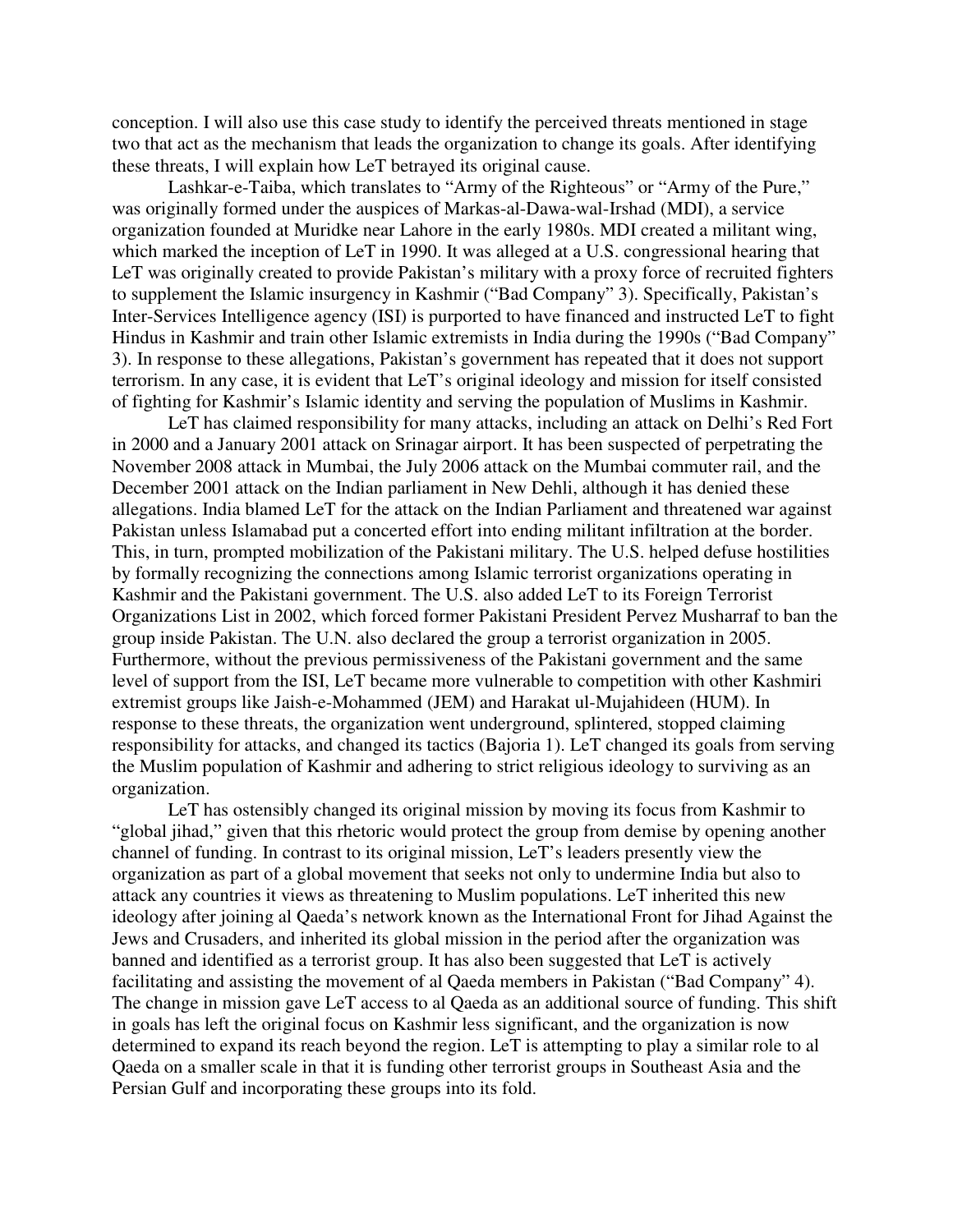In the third stage of its evolution, LeT has now shifted its focus increasingly to profit and expansion. LeT has become focused on funding to the extent that the group may no longer perceive a threat but continues to betray its original cause for its own benefit. By stage three, Islamic terrorist organizations are so concerned with financing and resources that their original cause is only important for its utility in fetching greater resources. LeT has ramped up its rhetoric and dehumanized the enemy in order to attract recruits, donors, and support. In reference to terrorist organizations in general, Stern states, "terrorist groups have to raise money by 'selling' their mission to supporters—including donors, personnel (both managers and followers), and the broader public. Selecting and advertising a mission that will attract donations—of time, talent, money, and for suicide operations, lives—is thus critically important to the group's survival" ("Name of God" 264). This selling and advertising of mission is significantly more pronounced in the third stage of the group's existence and is used to appropriate greater resources. In 2001, LeT's public-affairs director stated he felt "happy" about the growth of the Hindu extremist group Bajrang Dal, the top adversary of the Pakistani terrorist organizations; the enemy's success provides a justification for his organization's existence (Stern, "Name of God" 263). As Stern asserted, the growth of the enemy provides a tool for recruitment and greater resources for the organization. It seems that once LeT changed its mission and began to focus on its own survival, its new goals became increasingly distant from its original cause. Through this process, selfperpetuation and self-protection of the organization itself becomes the main goal of the group.

 In stage three, LeT has also betrayed its original cause with regard to its operations. LeT receives funding from multiple sources, including drugs and smuggling, which conflict with the group's Islamic ideology and the ideology leaders impose upon lower level operatives ("Bad Company" 3). Terrorism, guns, and drugs have become some of the most important businesses in Pakistan and Kashmir. Finances from drugs and smuggling have reached a point at which some assert that the mid-level and upper-level managers in the organization have become profiteers. For example, terrorism expert Jessica Stern states, "One mid-level manager of Lashkar told me he earns 15,000 rupees a month—more than seven times what the average Pakistani makes, according to the World Bank. Top leaders of [Pakistani] militant groups earn much more; one leader took me to see his mansion, which was staged by servants and filled with expensive furniture" ("Jihad Culture" 120). While LeT's leaders impose strict religious guidelines that require Spartan living conditions for their operatives, they hardly seem to abide by this ideology themselves.

 LeT fits the general pattern of Islamic terrorist organizations in that over time it has evolved through the three stages mentioned above and has changed its goals from selflessly serving Kashmiri Muslims and fighting for the Kashmir territory to perpetuating itself and fulfilling its own organizational needs. LeT's mission to fight for the Kashmir territory and serve the people of Kashmir characterized its existence in stage one, as the reason for LeT's conception and the motivation for its actions. In stage two, LeT perceived the response to the Indian parliament bombing in 2001 as a threat to its survival. The banning of the organization in Pakistan and its recognition as a terrorist group by the U.S. in 2002 and the U.N. in 2005 furter heightened this perceived threat. A secondary threat was competition with other terrorist organizations in the region. In response to these threats, LeT went underground and adopted tactics that would maximize its survival, including a change in mission. In its third stage, LeT has manipulated it original cause for its utility in securing resources and has continued to profit from drugs and smuggling, contradicting its original cause.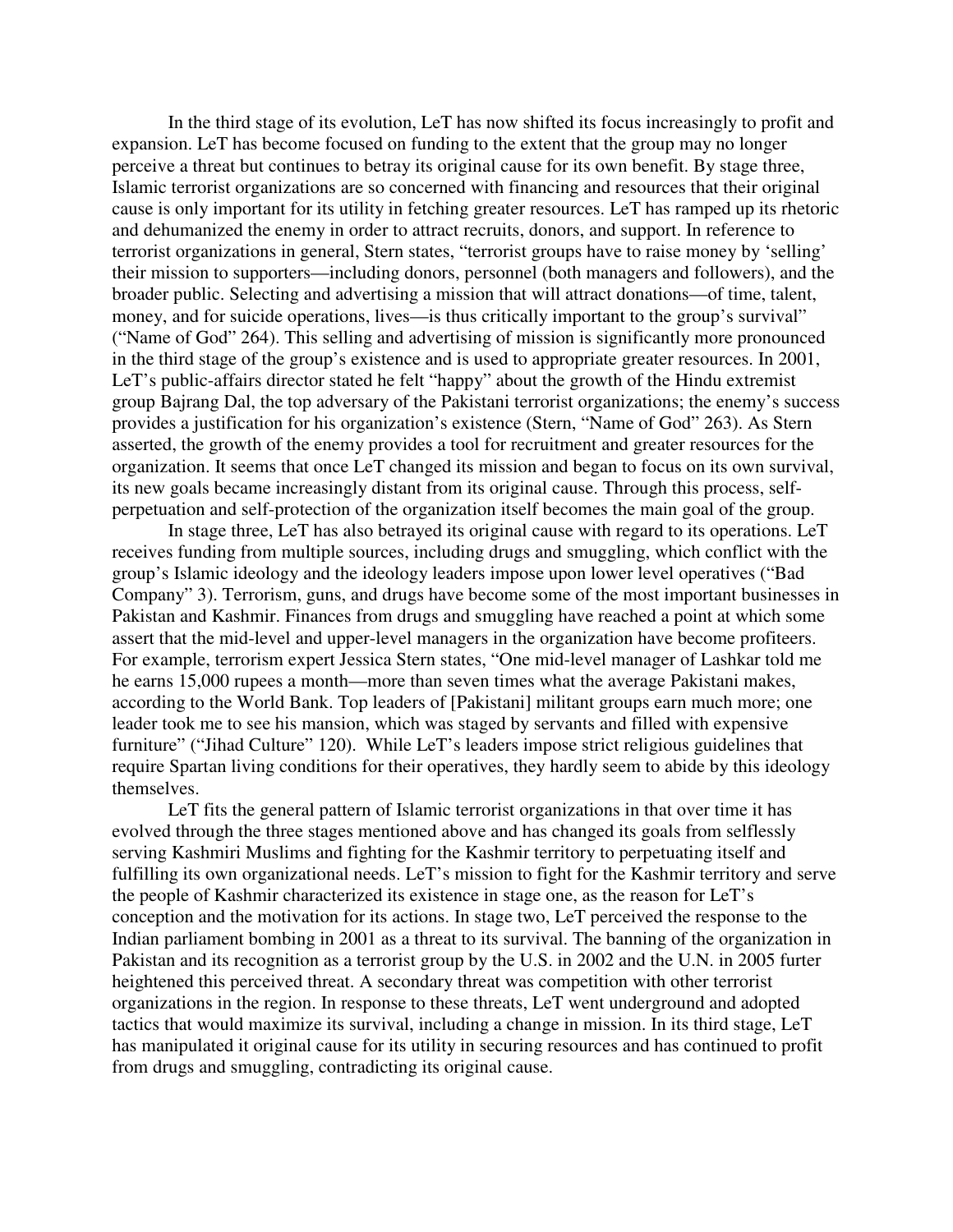#### **The Mechanism Leading to Betrayal**

 I will now expand on the mechanism that causes a terrorist organizations to betray its original cause—a perceived threat to its existence—and the different forms this can take as evidenced in the case study. As illustrated by LeT, when an Islamic terrorist organization perceive a threat to their existence, it compensates for its vulnerability; the organization makes a cost-benefit analysis and generally determines it is better to betray its original cause rather than let the organization die. Different perceived threats include pressure from outside entities like states, as well as competition among organizations.

## *Pressure from Government and Police*

 Terror organizations change their goals in response to pressure from outside entities, which include governments and police. One illustrative case is Egyptian Islamic Jihad. The original mission of Egyptian Islamic Jihad was to turn Egypt into an Islamic state. By the late 1990s, the organization's leaders, including Sheik Omar Abdel Rahman, were forced to flee abroad or were killed. Rahman was incarcerated in the U.S. for his involvement in a conspiracy to plant bombs in New York City in 1993. Another leader of the organization, Ayman al-Zawahiri, was arrested and released in 1997 for travelling illegally, in the process of moving the organization to Chechnya. After these threats to the health of the organization in the second stage of development, Zawahiri decided to move the organization's focus from the secular government of Egypt to the West. By switching goals the organization came under the wing of al Qaeda, securing a larger inflow of cash from Osama bin Laden, which the group greatly needed to survive. One of Zawahiri's chief assistants testified that Zawahiri had confided to him that "joining with bin Laden [was] the only solution to keeping the jihad organization alive" (Stern, "Name of God" 266).

 Thus, the threat to the organization caused it to change its goals and abandon its original mission in Egypt. Survival of the organization took precedence over the original mission and the perpetuation of the organization itself became the most significant factor in the group's calculation of its goals. Only after these events did Zawahiri describe the organization's mission as a global war that "cannot be fought on a region level" (Stern, "Name of God" 266). Al Qaeda itself has changed its objectives several times, from fighting the USSR in Afghanistan to waging local struggles in Bosnia, the Philippines, Russia, Spain, and several Muslim countries to targeting the United States in the late 1990s. Frustrated al Qaeda members have remarked that the organization's goals "shift with the wind" (Abrahms 88).

 Another example of a terrorist group that changed its mission over time is the Islamic Movement of Uzbekistan (IMU). Its original mission was to fight the authoritarian leader of Uzbekistan, Islam Karimov. The organization was forced underground after it advocated an uprising within the Uzbekistan that involved a demand for social justice. Shortly after this event, a large-scale government crackdown on Muslims ensued. After this threat to the health of the organization in the second stage of development, it was forced into hiding. IMU's members traveled to Afghanistan where they made contacts with al Qaeda. Abdujabar Abduvakhitov, a Uzbek scholar, explains that the group found that by adopting extremist rhetoric they could "make more money and get weapons . . . but as they did these things, they made themselves out of touch with the people at home" (Chivers 1). The IMU changed its original mission from fighting oppression in Uzbekistan to committing itself to Islamic extremism and consequently gained access to financial supporters in Turkey, Saudi Arabia, Pakistan, and Iran. This new extremism arguably saved the organization from demise; however, it left the organization less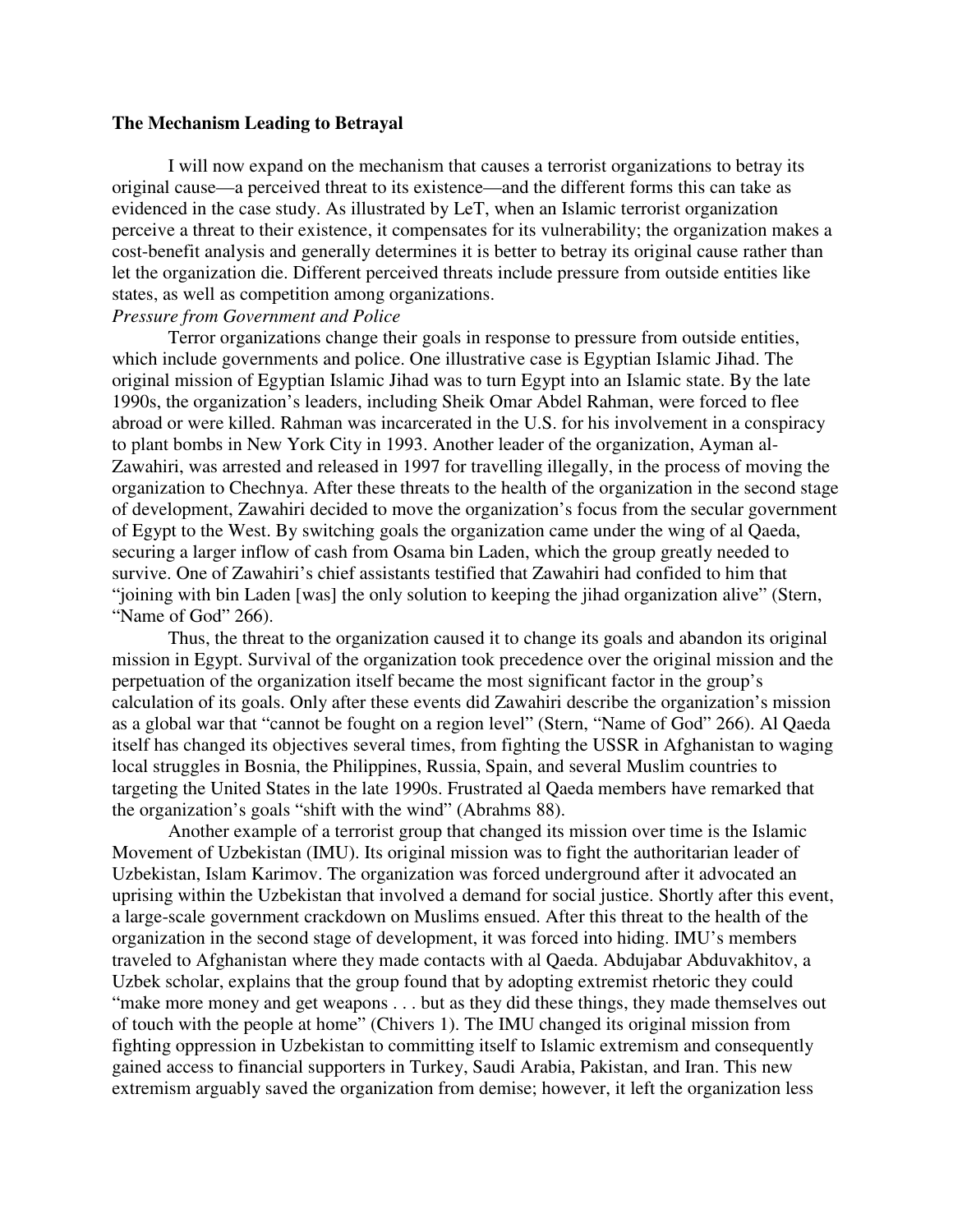focused on Uzbekistan, and alienated its original supporters. The organization eventually distributed as much anti-Western and anti-Jewish material as it did information about social injustice in Uzbekistan. Its leaders ranted against Israel and America in particular, and also against music, smoking, sex, and drinking, none of which it opposed before receiving funding from Islamic extremist groups.

#### *Competition Among Organizations*

 Another form of perceived threat among Islamic terrorist organizations that lead them to betray their original causes is competition with other terrorist groups. Competition among terrorist organizations usually occurs after a given terrorist group grows and matures to the point that it becomes a powerful force within its region. In the case of LeT, the organization was made more vulnerable to competition after the Pakistani government reduced its protection and support of the group. However, in other cases competition naturally arises when any given organization grows to the point that two or more organizations are competing for resources. Islamic terrorist organizations perceive one another as threats because they each seek to gain the greatest market share of recruits, financial donors, and media attention, and begin to focus solely on selfpreservation rather than maintaining their religious cause.

 To raise finances, terrorist organizations often depend on the broader local population. Organizations that extract financing from the broader local community will also have to secure public support for their actions. Whereas before competition with other groups organizations were not threatened and the populace did not circumscribe their actions, during and after competition they carry out what is prescribed by the public even if it means abandoning their original cause. Terrorism expert Mia Bloom asserts that collecting finances from the local community will circumscribe "what can and cannot be done and who can and cannot be killed" (78). In this sense, religious ideology remains fluid and depends on the will of those that are financing the organization, which often does not include the population the organization originally sought to serve. This population often does not have enough money to support themselves, let alone to provide funding. In addition, the original population often becomes inadequate for the needs of the organization as it grows, in which case, organizations are forced to broaden the reach of their funding beyond the parameters of the original population or target specific donors that are sympathetic to their cause. For example, the Kashmiri Muslim population the LeT originally sought to serve was ill-equipped to provide the funding the organization needed to survive, and the organizations was forced to seek elsewhere for sources. As a result, LeT not only changed its original mission to receive support from Al Qaeda as mentioned above, but also sought funds from expatriate Pakistani and Kashmiri businessmen outside the original population. More generally, the ideology and mission of the group becomes a function of the funding. Although terrorist organizations may be able to find funding from outside the community, it follows that they will have to abide by the will of these outside donors.

In competition, organizations will adopt a fluid religious ideology to secure additional funding. In order to win over resources and avoid falling by the wayside, the organizations will fight to eradicate one another or will resort to outbidding. Outbidding is the process whereby a terrorist organization will resort to more drastic violence, like suicide bombing, in order to establish a popular base in the community (Bloom 92). Bloom states, "under conditions of group competition, there are incentives for further groups to jump on the 'suicide bandwagon' and ramp up the violence in order to distinguish themselves from other organizations" (94). The number of organizations in competition for the support of the populace will affect the means and amount of violence utilized; more organizations involved will usually result in increased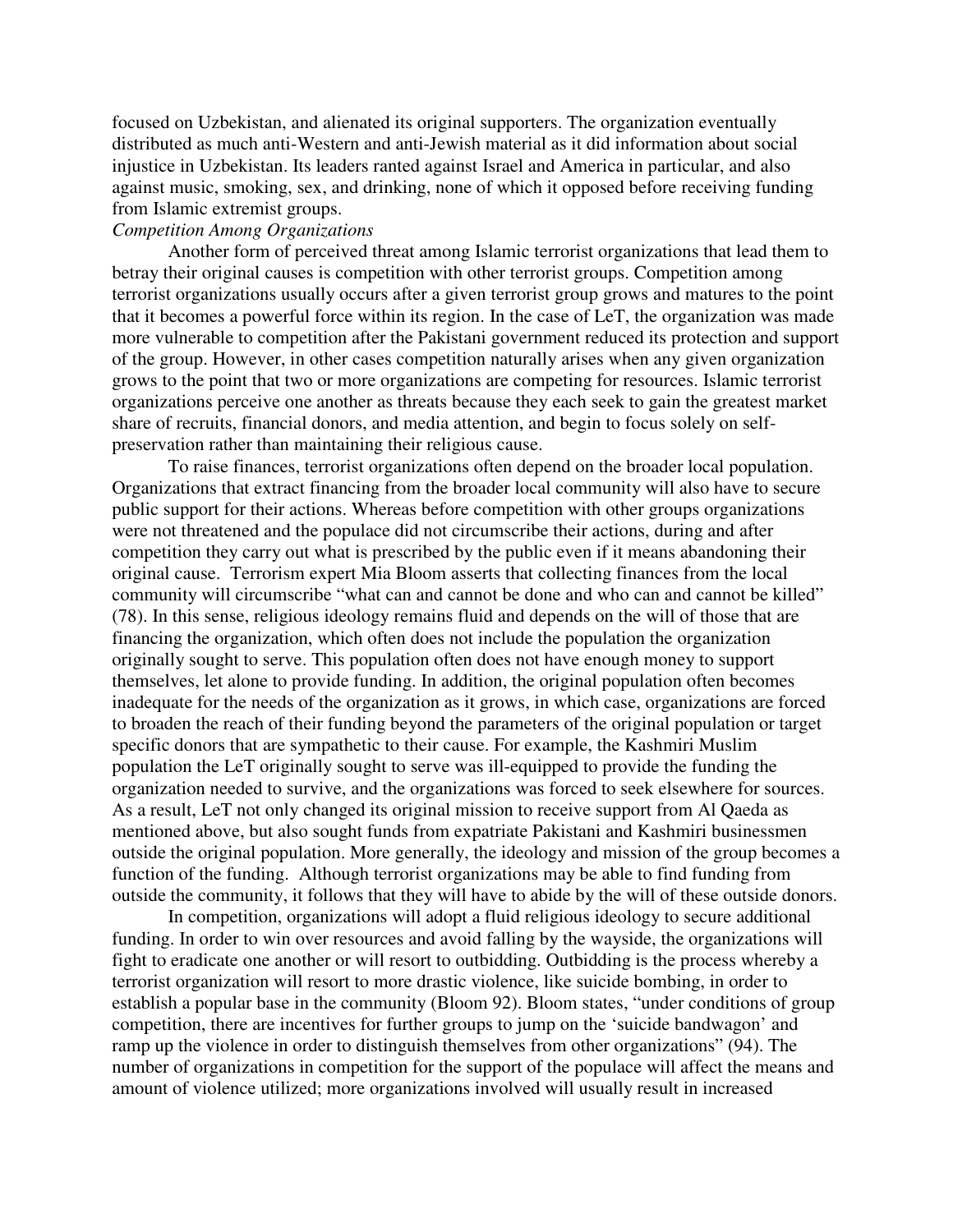violence. For example, Palestinian terrorist organizations often turn to violence to bolster recruitment among a public that is sympathetic to the organization's cause. Martyrdom in particular has become a major source of honor, and is perceived as a public good in several Palestinian communities. Many young men are compelled to devote themselves to the terrorist organization's cause given the honor it bestows on them in the community and the financial resources it may secure for their family (many of these families receive financial support from the organizations, which may come in the form of paying off loans, helping with housing, or charitable donations). Increased violence, particularly suicide attacks, are often are perceived by the population as an unwavering commitment to a religious cause, which increases the group's legitimacy among the public, inspiring more recruits and funding (Bloom 30). Organizations will also adopt more extremist religious stances to "outshine" their competition by attracting attention, gaining credibility, and distinguishing themselves. In the case of the Popular Front for the Liberation of Palestine (PFLP), the organization's leader, George Habash, refused to engage in suicide terror until domestic support for the organization declined in competition with other organizations. When this decline was seen in 2001, the PFLP began to engage in suicide terrorism and used the rhetoric of Jihad and martyrdom to increase support. When the next public opinion poll was taken (within three months), the popularity of the PFLP had resurged (Bloom 95).

 As a result of competition for public support and outside donors, terrorist organizations that share similar religious ideologies will often contradict them by asserting competing claims of responsibility for an attack. In August 2001, a suicide bomber left 15 people dead and injured over a hundred others in a pizzeria in Jerusalem. Afterward, the terrorist organizations Hamas and Islamic Jihad issued competing claims that they were responsible for the attack, both saying that it was their operative who carried it out (Bloom 29). In another instance in July 2002, a bus was ambushed in the West Bank, killing seven and wounding 15 ("Palestinian Gunmen" 1). Following the attack, rival Palestinian organizations once again rushed to claim responsibility for it, including the Al Aqsa Martyrs Brigade, the Democratic Front for the Liberation of Palestine, and Hamas.

In more aggressive circumstances, these organizations will often resort to attacking one another. This is seen in the case of Palestinian groups during the first intifada, a Palestinian uprising against the Israeli occupation in the Palestinian territories from 1987 to 1993. Another example is southern Iraq in 2007, when Shiite militants with comparable ideologies were killing one another instead of their shared enemy, the Sunnis (Cordesman 2). One would assume that these groups would want to work together, given their similar political objectives. As Abrahms points out, "Terrorist organizations with the same political platform routinely undercut it in wars of annihilation against each other. Particularly in the early stages of their existence, terrorist organizations purporting to fight for a common cause frequently attack each other more than their mutually declared enemy" (90). Thus, because of the competition, groups betray their shared religious ideology in favor of perpetuating their own organization.

#### **The Third Stage of Islamic Terrorist Organizations**

 In the third stage of development, profit induces organizations to continue to betray their original cause. The original cause becomes increasingly secondary and insignificant. In reference to organizations in Kashmir like LeT, Stern states, "These groups represent jihad in and advanced stage, in which the original, purported motivation—to help the Kashmiri people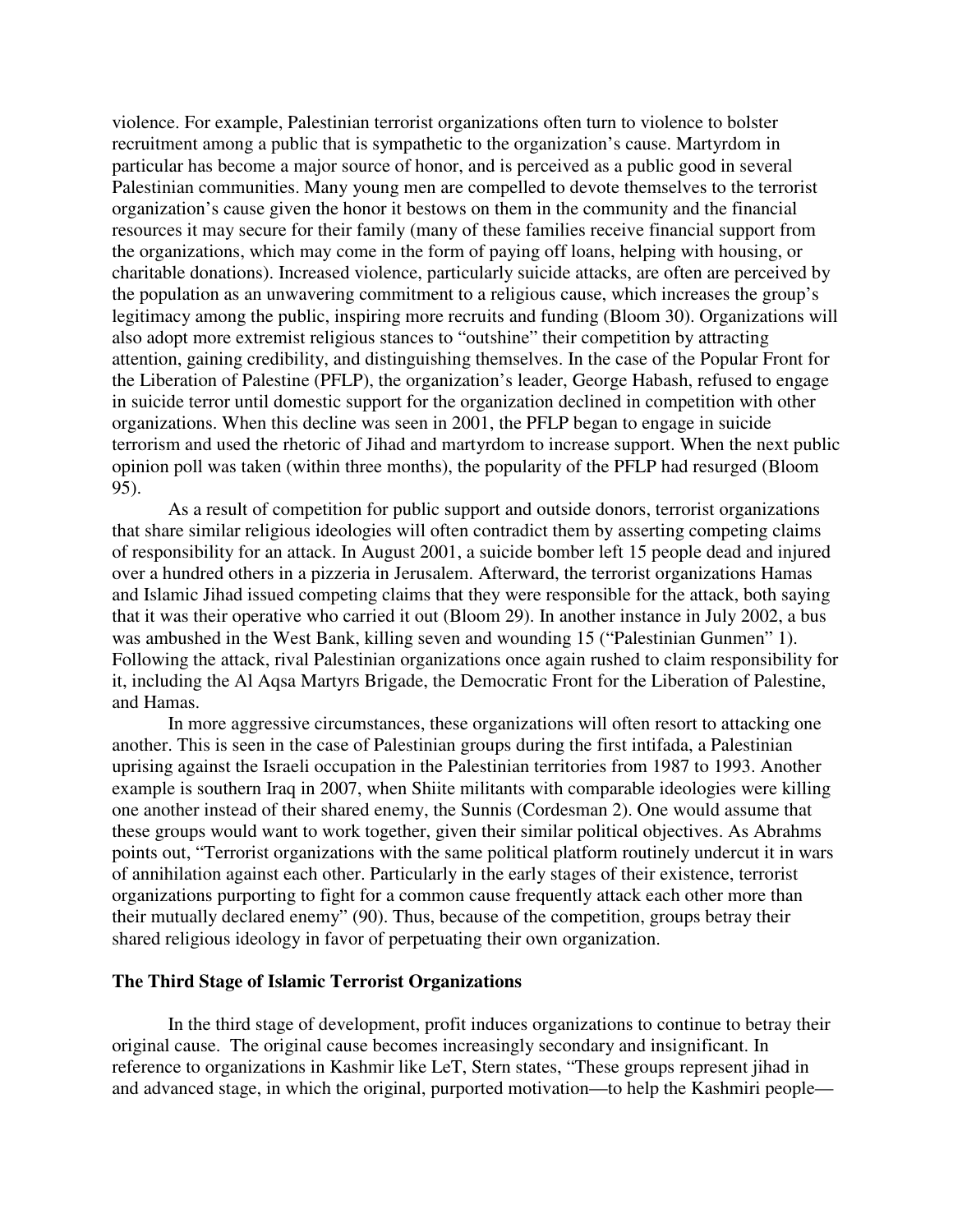has become less important than the organizations themselves and the political or financial interests of their leaders" ("Name of God" 108). Islamic terrorist organizations in the third stage continue to betray their original cause regardless of whether or not a threat persists. However, organizations continue to "sell" their original cause long after they have disregarded it, and use religious ideology solely to attract donors. The main goal of terrorist organizations becomes profit, and they not only betray their original cause in the third stage by "selling" the original cause, but also do so in their active operations. Below, I offer examples of terrorist organizations' use of drugs and crime to finance themselves. Drug trafficking was a significant factor in the case of LeT; however, I have found in my research that several organizations also have ties to criminal networks, which similarly contradict religious ideology. Organizations will often benefit greatly from drugs and crime while still purporting to adhere to their religious ideology.

#### *Drugs and Organized Crime*

 Drugs have come to play an essential role in financing the operations of several terrorist organizations. Steven Casteel, Assistant DEA Administrator for Intelligence, explained, "Through the taxation of illicit opium production the Taliban were able to fund an infrastructure capable of supporting and protecting Osama bin Laden and the Al Qaeda organization" ("Drugs and Terrorism" 1). The Taliban relied on poppy production as a major source of profit; they levied a ten percent tax on growers and an Islamic tax of 20 percent on opium traders and transporters. The Taliban collected an estimated \$40 to \$50 million every year until Taliban chief Mullah Muhammad Omar banned poppy cultivation in June 2000 in the name of the Koran. Al Qaeda appears to have provided protection for the Taliban's processing plants that converted opium into heroin, as well as for smugglers that carried drugs into neighboring countries. The money from these operations was used to finance training camps and support terrorist organizations in neighboring countries (Meier 1). Al Qaeda members have also allegedly smuggled drugs themselves. Three men alleged to be al Qaeda members were charged in December 2009 with conspiring to smuggle cocaine through Africa, and the organization has made its way into the cocaine smuggling routes of the Sahara (Rotella 1). Organizations and their leaders often profit beyond their needs from the sizable returns they receive in the drug trade. LeT had such a large income supported by its illicit operations that it was planning to open a bank in 2000. Drug profiteering usually occurs in the third stage, after a threat to the group has occurred. As in the case of LeT, the leaders of the organizations involved usually use the finances to support a lavish lifestyle. This use of drug money is inimical to the ideology the leadership imposes on lower-level operatives that usually live in impoverished conditions.

 Many organizations find that they can also meet their financial needs by consorting with criminals. In one case, Ahmed Omar Saeed Sheikh, a member of Harakat-ul-Mujahideen (HUM), made contact in jail with Aftab Ansari, an Indian gangster. Ansari's deputy Asif Reza Khan stated, "[Ansari] was trying to use the militants' networks for underworld operations" (Stern, "Name of God" 197). Ansari would identify sources of funding and provide hideouts, and Sheikh would send terrorists and weapons to perpetrate underworld operations. Stern states, "According to the interrogation report, the two sides agreed to share personnel and to combine forces for the purpose of raising cash" ("Name of God" 197). Ansari also donated \$100,000 to Sheikh, which was eventually wired to Mohammad Atta, lead hijacker in the September  $11<sup>th</sup>$ attacks. Organized criminals have expertise in money laundering, forgery, abduction, and killing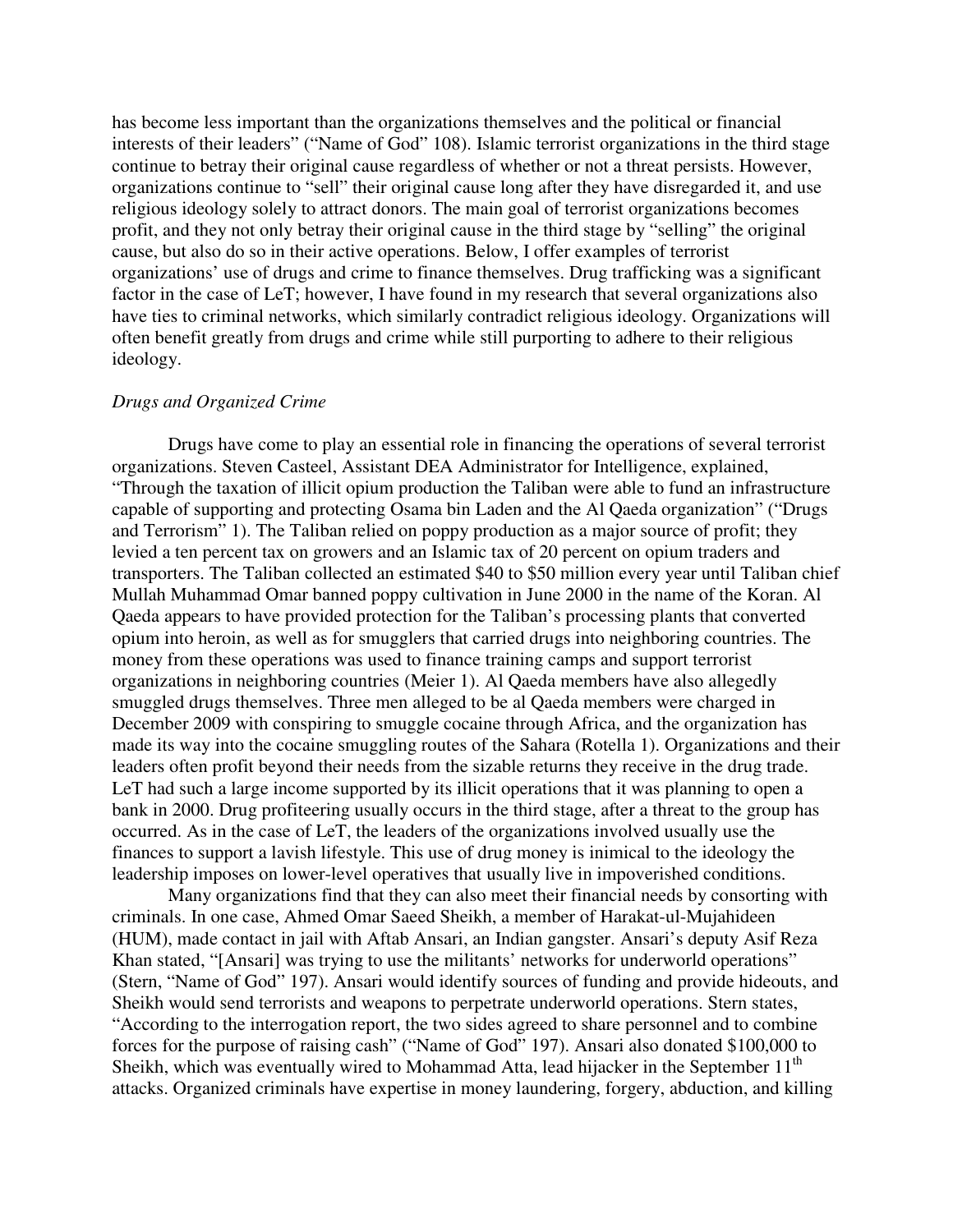that they can use to barter with terrorist organizations which have access to training camps and relationships with intelligence agencies. The relationship is thus mutually beneficial. Islamic terrorist organizations that make business deals with criminals seem to have completely disregarded their religious ideology in order to continue receiving profits. While Islamic terrorist groups attempt to morally justify violence, they rarely attempt to justify association with criminals. A terrorist organization generally feels the need to hide its relationship with drug money and criminals from the outside world. Stern states, "While much of the group's money may actually come from criminal activities, business operations, or government assistance, charitable donations are important as a 'defining source of revenue'" ("Name of God" 274). The leaders of the organization, cognizant of the negative public-relations consequences of these sources of finances, will often fabricate that they get most of their money from charitable donations. This implies that they know that their profiteering comes in conflict with their religious ideology; because they cannot justify their actions, their only recourse is to obfuscate these sources of funding.

#### **Conclusion**

 This paper seeks to explain the phenomenon of the changing goals of terrorist organizations. I assert that the mechanism that leads Islamic terrorist organizations to betray their original cause is a perceived threat from outside entities, be they the state or other organizations. This mechanism forces the organizations to make a cost-benefit analysis that leads them to abandon their original cause.

 One example that could be viewed as a counter to the argument presented in this paper is LeT's charitable work through Jamaat-ud-Dawa. After state governments and competition from other groups threatened LeT, it established a front for itself known as Jamaat-ud-Dawa, which is known for its charitable functions. LeT directs a network of social services and institutions through Jamaat-ud-Dawa, which include *madrasahs*, secondary schools, blood banks, and ambulance services. After the massive earthquake in the Kashmir region in 2005, Jamaat-ud-Dawa contributed to relief efforts. It would seem that these services and relief efforts serve the organization's original cause; however, these actions prove to be essential for the organization's survival in response to threats from outside. Through Jamaat-ud-Dawa, LeT was able to collect funds and donations openly, and the Pakistani government did not molest its bank accounts. These activities also allow the organization to win the support of the local populace, which supplies it with a steady stream of donations and recruits in the face of competition with other groups. Another advantage of winning the support of the local populace is that the local population will act as a buffer of support between the Pakistani government and LeT. In this sense, LeT compensates for the threat of the Pakistani government; the government would like to eradicate the organization, but might face a popular backlash if it did so. Thus, LeT's charitable efforts are not carried out for sake of serving the original cause, but to compensate for the perceived threats against the organization.

 I would also like to note that the focus of this paper was on Islamic terrorist organizations; however, there is not particular reason why the argument presented cannot be applied to numerous other religious terrorist groups. These other groups could be addressed as an area of further research. Organizations to which this argument could be applied include the Gush Emunim Underground, Terror Against Terror, Balrang Dal, and Babbar Khalsa, only to name very few. However, as mentioned, data and research on groups of other faiths can be hard to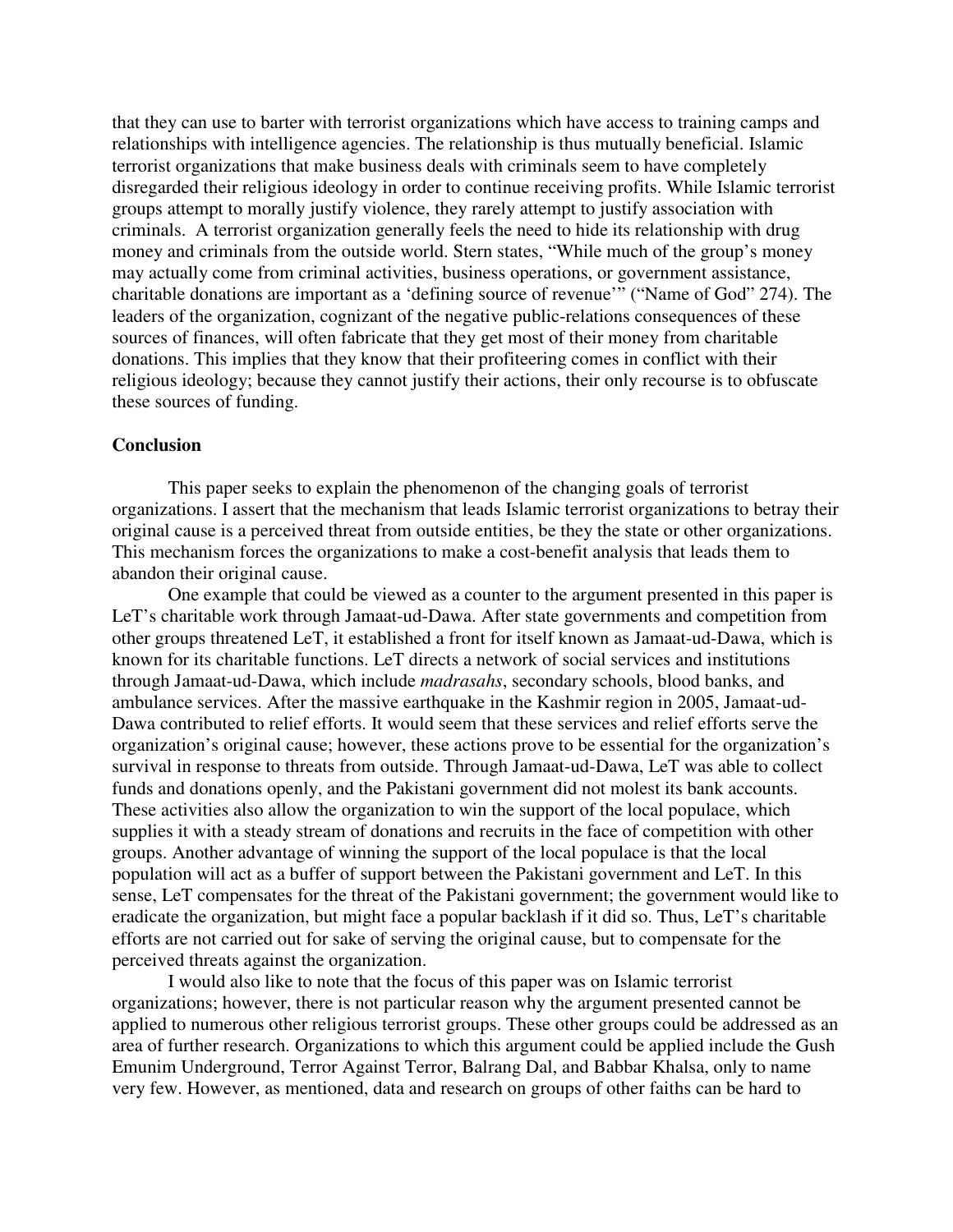find, while the research on Islamic terrorism is ubiquitous. Furthermore, many terrorist groups of other faiths do not seem to reach their final stage in which their main goal is to perpetuate themselves. Often Islamic terrorist organizations operate in areas that lack the resources to stop them. Terrorist groups that operate in upper-income countries tend to be smaller than those that operate in less affluent countries and, due to policing, more of them tend to end than do organizations in less developed nations (Jones and Libicki 19). However, there are still several organizations—though they may not be as numerous as Islamic groups—that exist and progress through the same stages of development mentioned in this paper.

 Another direction for future research could consist of attempting to identify other perceived threats to terrorist organizations that lead them to betray their original cause. In this paper, I focused on pressure from governments and police and competition among organizations; however, I have been unable to explore all the potential threats that may motivate organizations to change their goals.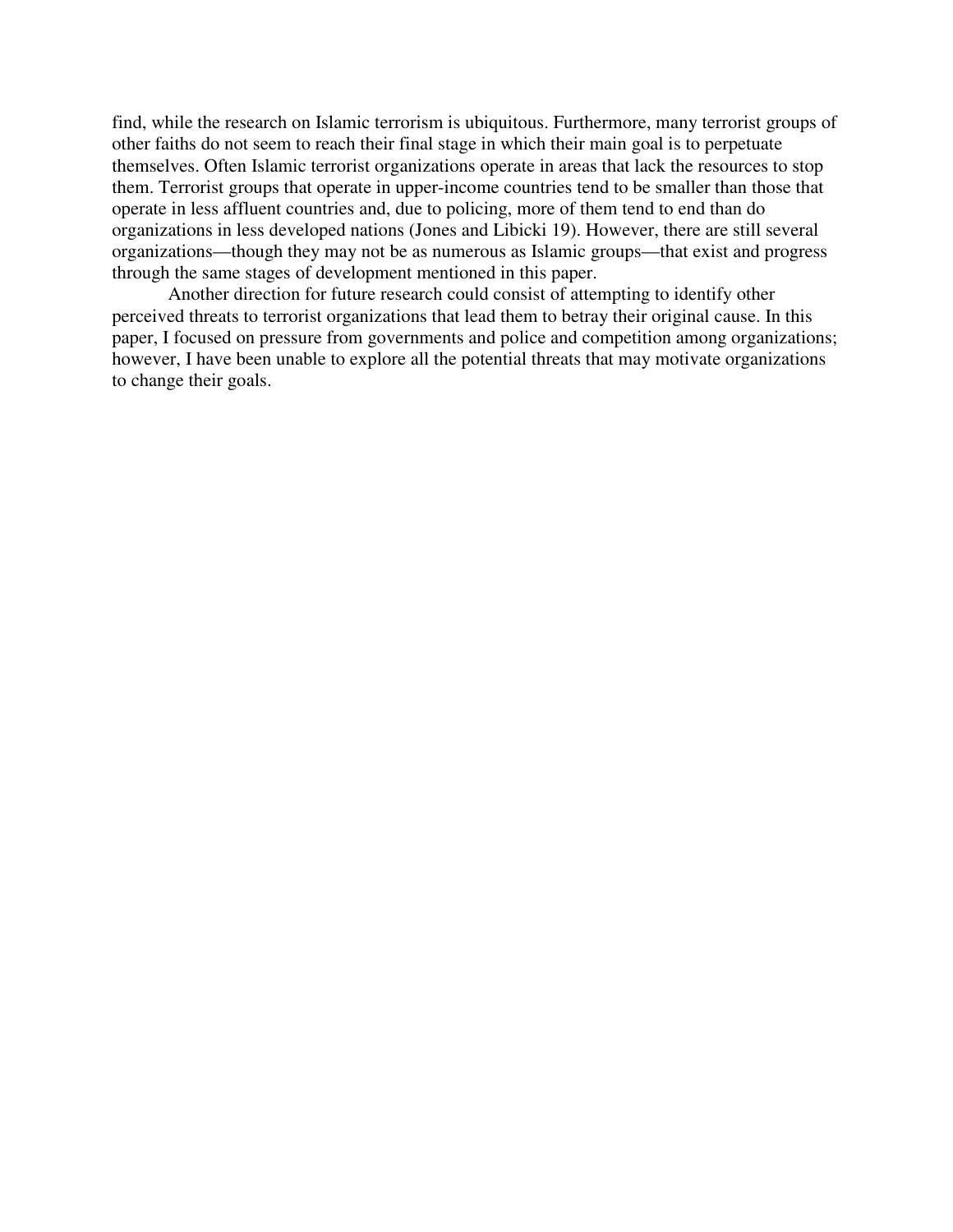#### **Bibliography**

- Abrahms, Max. "What Terrorists Really Want: Terrorist Motives and Counterterrorism Strategy." *International Security*. Spring 2008: 78-105. Print.
- "Bad Company: Lashkar E-Tayyiba and the Growing Ambition of Islamist Militancy in Pakistan." Subcommittee on the Middle East and South Asia of the Committee on Foreign Affairs in the House of Representatives. Washington, D.C.: U.S. Government Printing Office, 11 March 2010. Print.
- Bajoria, Jayshree. "Lashkar-e-Taiba (Army of the Pure) (aka Lashkar e-Tayyiba, Lashkar e- Toiba; Lashkar-i-Taiba)." *Council on Foreign Relations*. 14 January 2010: 1-4.
- Bloom, Mia. *Dying to Kill: The Allure of Suicide Terror*. New York: Columbia University Press, 2005. Print.
- Chivers, C.J. "Uzbek Militants' Decline Provides Clues to U.S." *New York Times* 8 Oct. 2002: 1-2. Print.
- Cordesman, Anthony H. "Still Losing? The June 2007 Edition of 'Measuring Stability in Iraq.'" *Center for Strategic and International Studies* 20 June 2007: 1-13.
- Crenshaw, Martha. "Explaining Suicide Terrorism: A Review Essay." *Security Studies*. Jan. March 2007: 133-162. Print.
- "Drugs and Terrorism a Dangerous Mixture, DEA Official tells Senate Judiciary Committee." http://www.justice.gov/dea/ongoing/narco-terrorism\_story052003.html, n.d., n.,p.
- Jones, Seth G. and Martin C. Libicki. "How Terrorist Groups End: Lessons for Countering al Qa'ida." *Rand*. 2008: 1-251
- Meier, Barry. "Super' Heroin Was Planned by bin Laden, Reports Say." *New York Times*. 4 October 2001: B3. Print.